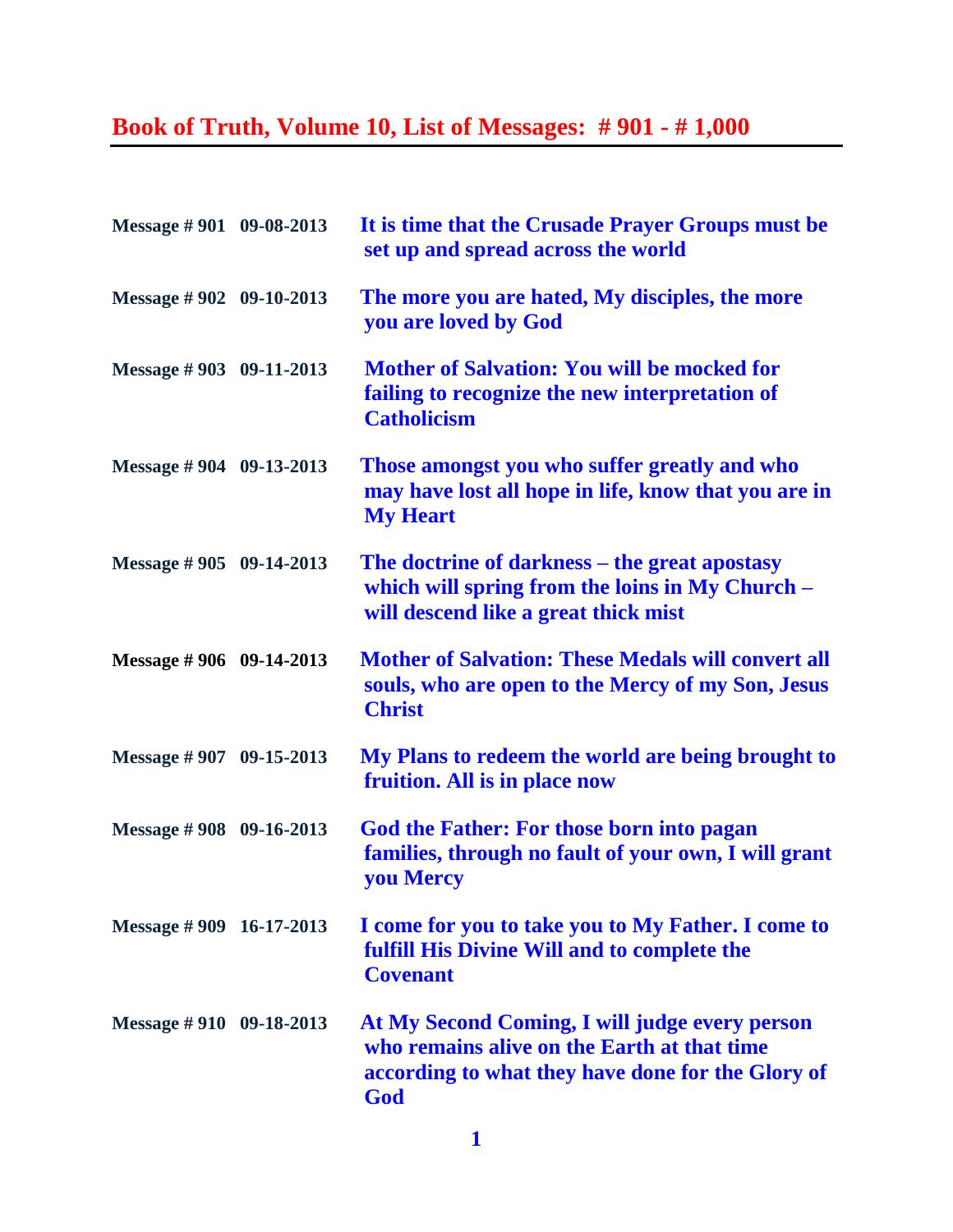| Message #911 09-18-2013     | <b>Recite this special Crusade Prayer to consecrate all</b><br>those close to you so that I can cover them with My<br><b>Precious Blood</b>                       |
|-----------------------------|-------------------------------------------------------------------------------------------------------------------------------------------------------------------|
| Message #912 09-19-2013     | No man, no priest, no bishop, no cardinal, no pope,<br>has the authority to rewrite the Word of God                                                               |
| Message $\#$ 913 09-21-2013 | Four powerful empires will emerge as the main<br>source from which wars will be surmounted                                                                        |
| Message $\#$ 914 09-21-2013 | <b>Many will betray Me by accepting falsities</b>                                                                                                                 |
| Message #915 09-23-2013     | <b>Mother of Salvation for priests: To remain true to</b><br>the Church of my Son on Earth you must be<br>prepared to feed His flock                              |
| Message #916 09-24-2013     | The four parts of the world I refer to are the four<br>big empires – the US, Russia, Europe and China                                                             |
| Message #917 09-24-2013     | So many have forgotten Me and in many instances<br>take Me for granted                                                                                            |
| Message #918 09-24-2013     | Woe to those Christians who have deserted Me in<br>favor of new age paganism                                                                                      |
| Message $\#$ 919 09-25-2013 | <b>Mother of Salvation: Only a few will be brave</b><br>enough to openly proclaim the Word of God<br>during the Crucifixion of my Son's Church on<br><b>Earth</b> |
| Message $\#$ 920 09-26-2013 | God the Father: If I have to destroy cities to stop<br>evil from spreading, then I will do this                                                                   |
| Message $\#$ 921 09-28-2013 | My True Church will be thrown out of Rome and<br>will have to endure a number of years of desolation                                                              |
| Message $\#$ 922 09-30-2013 | <b>Ecclesiastical Masonry has now reached the</b><br>greatest level of power within My Most Holy<br><b>Church on Earth</b>                                        |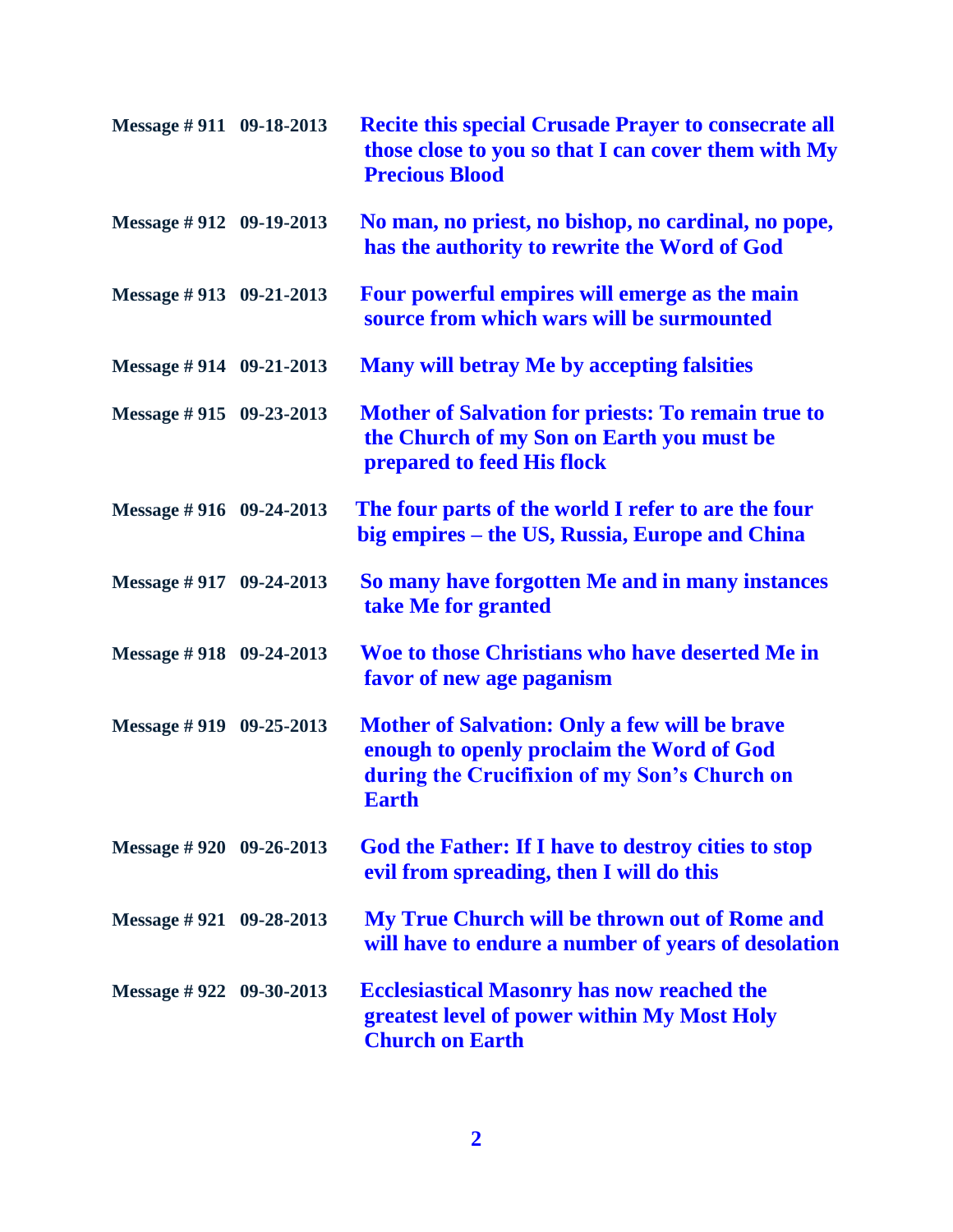| Message #923 10-02-2013     | There is a great misconception as to what makes a<br>man or woman holy in My Eyes                                                    |
|-----------------------------|--------------------------------------------------------------------------------------------------------------------------------------|
| Message $\#$ 924 10-03-2013 | As the Crucifixion of My Church on Earth<br>commences, you must watch out for all the signs,<br>which were foretold                  |
| Message #925 10-04-2013     | <b>Deny sin and you deny Me</b>                                                                                                      |
| Message #926 10-06-2013     | You will soon be told to use your faith to create a<br>political campaign around the world to save the<br>poor                       |
| Message $\#$ 927 10-08-2013 | <b>God the Father: Satan and his demons have</b><br>recruited a very large army                                                      |
| Message #928 10-11-2013     | Relax, all of you, and know that God is ever<br>Powerful and that no act, however evil, cannot be<br>trampled on by Him              |
| Message $\#$ 929 10-12-2013 | Once the Heavens and Earth become one, there will<br>be no Purgatory                                                                 |
| Message $\#$ 930 10-13-2013 | You do not know Me because you do not recognize<br><b>Me</b>                                                                         |
| Message $\#$ 931 10-14-2013 | <b>Mother of Salvation: To the priests in the Catholic</b><br><b>Church, I urge you to carry my Most Holy Rosary</b><br><b>beads</b> |
| Message $\#$ 932 10-15-2013 | The plans have been drawn up by the unholy<br>trinity where all that is True will be banished                                        |
| Message #933 10-16-2013     | The Serpent gives the Antichrist special messages,<br>which he documents carefully                                                   |
| Message $\#$ 934 10-17-2013 | Every new law, soon to be introduced by enemies<br>within My Church, will mock the Truth laid down<br>by My Father                   |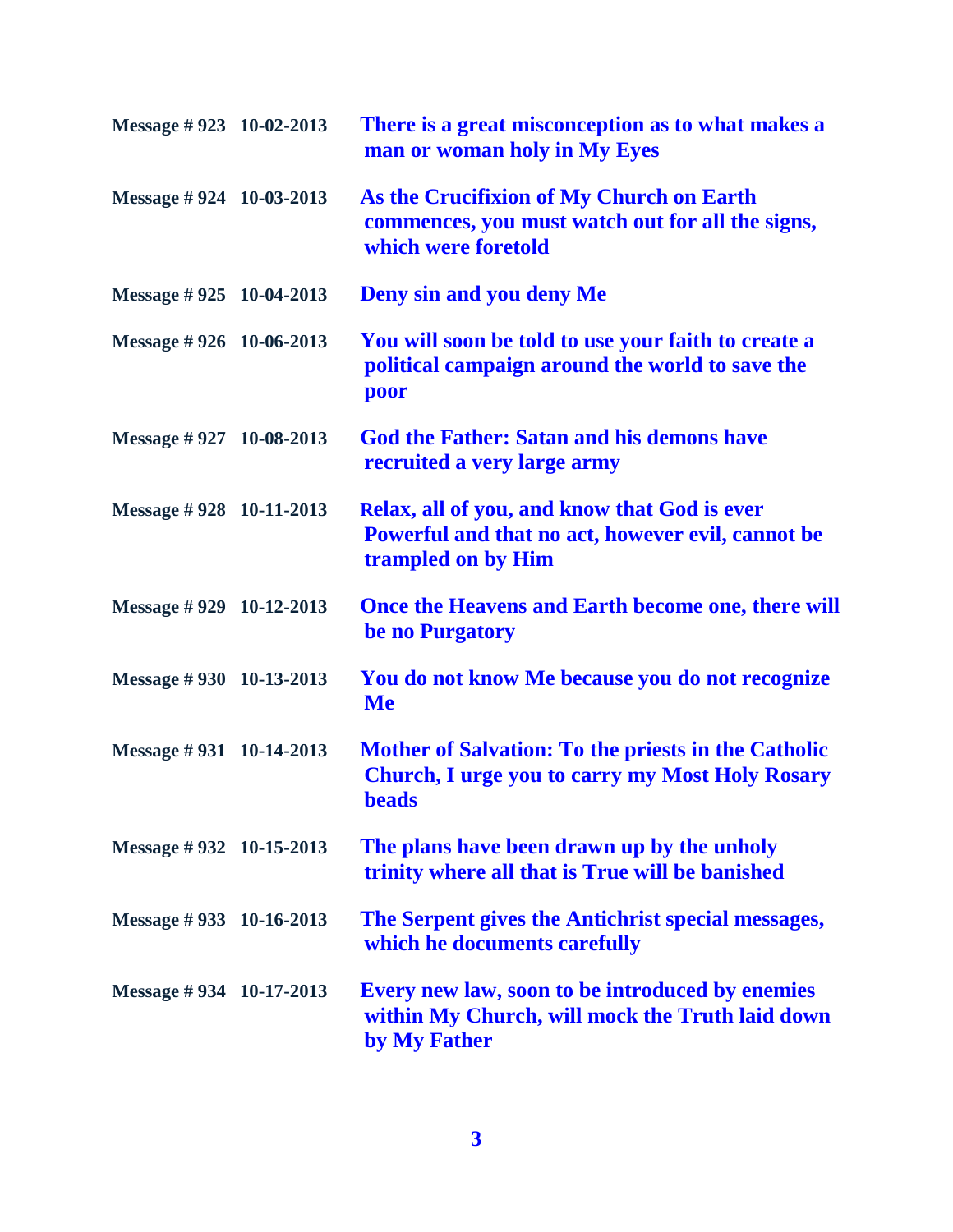| Message #935 10-18-2013           | I may be their only true friend, their only salvation,<br>but many of them will ignore My Warnings                                           |
|-----------------------------------|----------------------------------------------------------------------------------------------------------------------------------------------|
| Message #936 10-19-2013           | The Antichrist will create grants to entice<br>companies, organizations, as well as charities, to<br>work for his new one world trade centre |
| Message #937 10-20-2013           | You must remain calm, at peace, but with a firm<br>resolve to continue to proclaim the Holy Word<br>contained in the Gospels                 |
| Message #938 10-20-2013           | The schism in My Church will be broken into<br>different stages                                                                              |
| Message #939 10-21-2013           | They will follow like lambs to the slaughter, the<br>road to destruction                                                                     |
| Message $\# 940$ 10-22-2013       | All those who wear the triangle, the sign of the<br>most unholy trinity, will be involved in endorsing<br>such charities                     |
| Message $\# 941 \quad 10-22-2013$ | You are the generation, which will have to bear<br>witness to the final Crucifixion of My Church                                             |
| Message #942 10-23-2013           | <b>Mother of Salvation: My Son is planning a great</b><br>renewal on Earth, at this time, and it will cause<br>much pain                     |
| Message #943 10-24-2013           | God the Father: This is a Call for the salvation of<br>those of you who will not question the heresies<br>about to be declared               |
| Message #944 10-25-2013           | Very few people in the world today have any faith<br>or belief in God                                                                        |
| Message $\#$ 945 10-26-2013       | The Great Day will dawn and soon the world<br>without end will begin                                                                         |
| Message #946 $10-26-2013$         | I will not stand by and watch while you destroy<br>your lives, which can be yours for eternity                                               |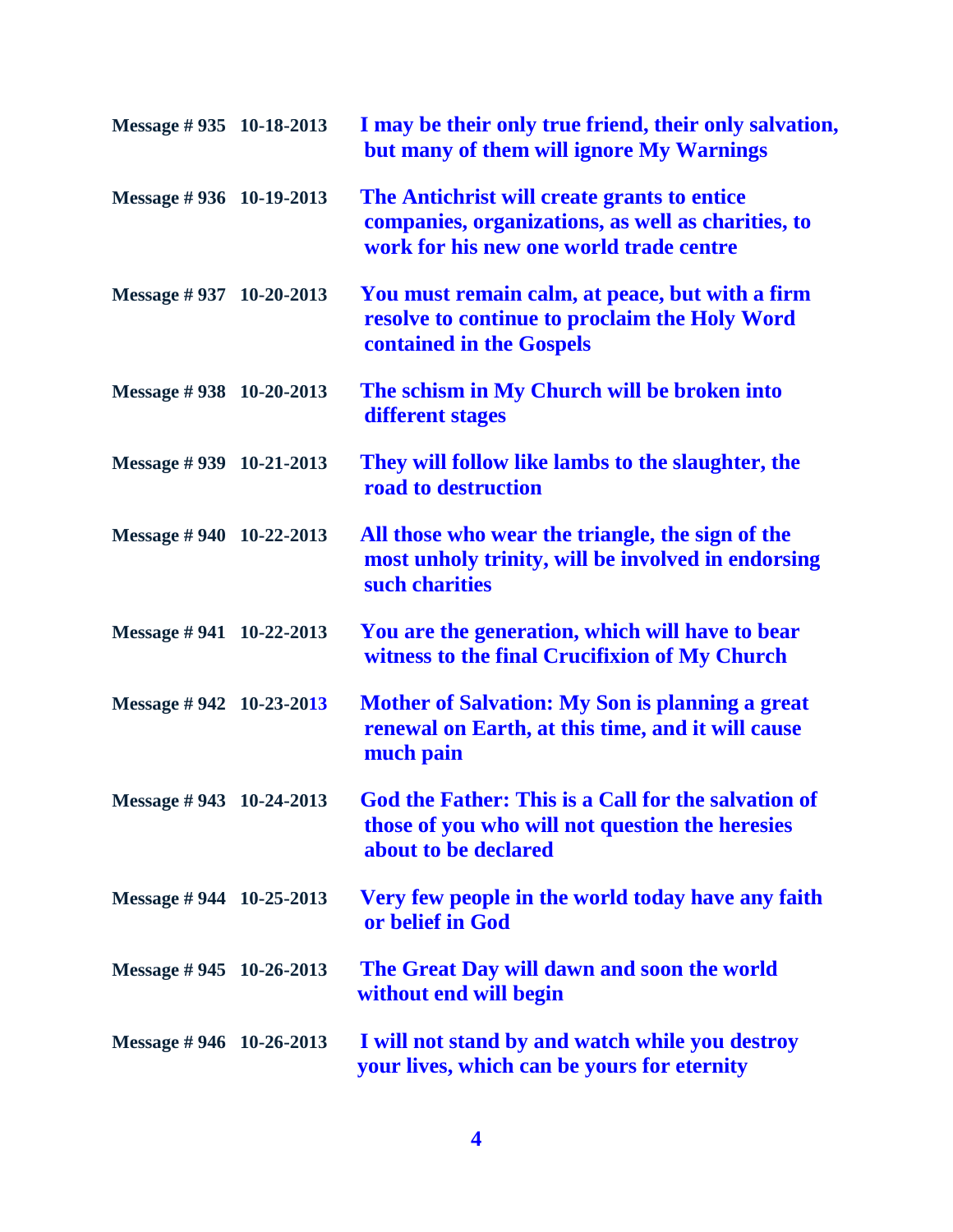| Message #947 10-27-2013     | My Church was built upon the Truth, and nothing<br>but the Truth should spill from her lips                                                                 |
|-----------------------------|-------------------------------------------------------------------------------------------------------------------------------------------------------------|
| Message #948 10-29-2013     | <b>Mother of Salvation: My Son's Church will become</b><br>the seat of the Antichrist                                                                       |
| Message #949 10-30-2013     | Once the Holy Spirit engulfs a soul, it will rise,<br>draw immediately towards the Will of My Father<br>and respond in total abandonment                    |
| Message #950 10-31-2013     | When you lack humility, pride will flood your souls<br>and you will sin against Me                                                                          |
| Message $\# 951$ 11-01-2013 | My loyal disciples, including priests and the sacred<br>servants of all Christian faiths, will remain close by<br><b>My Side</b>                            |
| Message #952 11-02-2013     | The greatest persecution will be inflicted by<br><b>Christians upon Christians</b>                                                                          |
| Message #953 11-03-2013     | I give no man the authority to judge another, to<br>speak evil of another or to cast aspersions on the<br>spirituality of another soul                      |
| Message #954 11-04-2013     | The Anger of My Father will increase the more His<br>ungrateful children rise in defiance of His<br><b>Almighty Covenant</b>                                |
| Message #955 11-05-2013     | The Light of God will shine down on you and I<br>promise that you will not feel alone                                                                       |
| Message #956 11-07-2013     | All the upheavals you are about to witness will be<br>testament to the Truth of the prophecies given to<br><b>My beloved John in the Book of Revelation</b> |
| Message $\#$ 957 11-08-2013 | <b>Mother of Salvation: When a mission, which</b><br>professes to speak the Word of God, is false, there<br>will be no hatred shown towards it              |
| Message #958 11-09-2013     | Many will soon begin to use their knowledge of<br>science to evaluate the Most Holy Gospels                                                                 |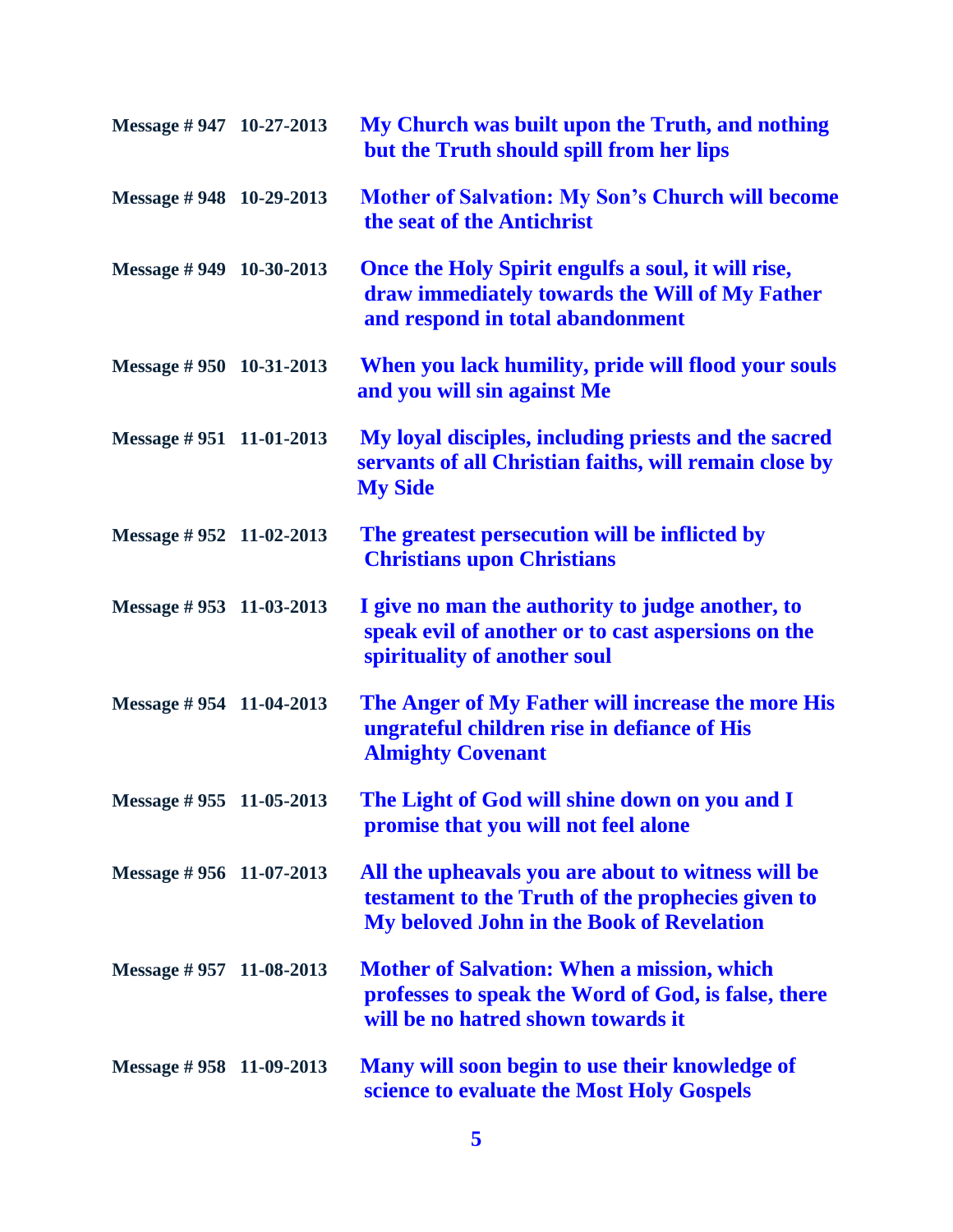| Message $\# 959$ 11-10-2013 | God the Father: No scientific evaluation will make<br>sense when two suns are seen                                                                 |
|-----------------------------|----------------------------------------------------------------------------------------------------------------------------------------------------|
| Message #960 11-10-2013     | <b>Mother of Salvation: Salvation is yours only</b><br>through reconciliation with God                                                             |
| Message $\# 961$ 11-12-2013 | My Father's punishments have begun and the<br>world will witness many more ecological upheavals                                                    |
| Message #962 11-12-2013     | The first sign will be that the Earth will spin faster.<br>The second sign concerns the sun, which will loom<br>larger, brighter and begin to spin |
| Message #963 11-14-2013     | Never before will their faith be put to such a test                                                                                                |
| Message #964 11-15-2013     | You will stand before Me alone – with no one next<br>to you                                                                                        |
| Message #965 11-16-2013     | <b>Billions will convert and recognize God, the Triune</b><br>God, for the first time                                                              |
| Message #966 11-17-2013     | I Am coming to renew the Earth, to free man from<br>his misery, sorrow, and sin                                                                    |
| Message #967 11-18-2013     | I come only as a God of Mercy. I do not come to<br>frighten you for I truly love each of you                                                       |
| Message #968 11-19-2013     | On that day, I will gather the Living                                                                                                              |
| Message #969 11-20-2013     | When I come as the King of Mercy, not one soul<br>will be left in any doubt as to Who I Am and What<br><b>I</b> Am                                 |
| Message # 970 11-23-2013    | Love thrives because it is a Gift from God and has<br>the power to destroy evil                                                                    |
| Message $\#$ 971 11-24-2013 | Billions of people will enjoy a life of eternal glory in<br>the Presence of God                                                                    |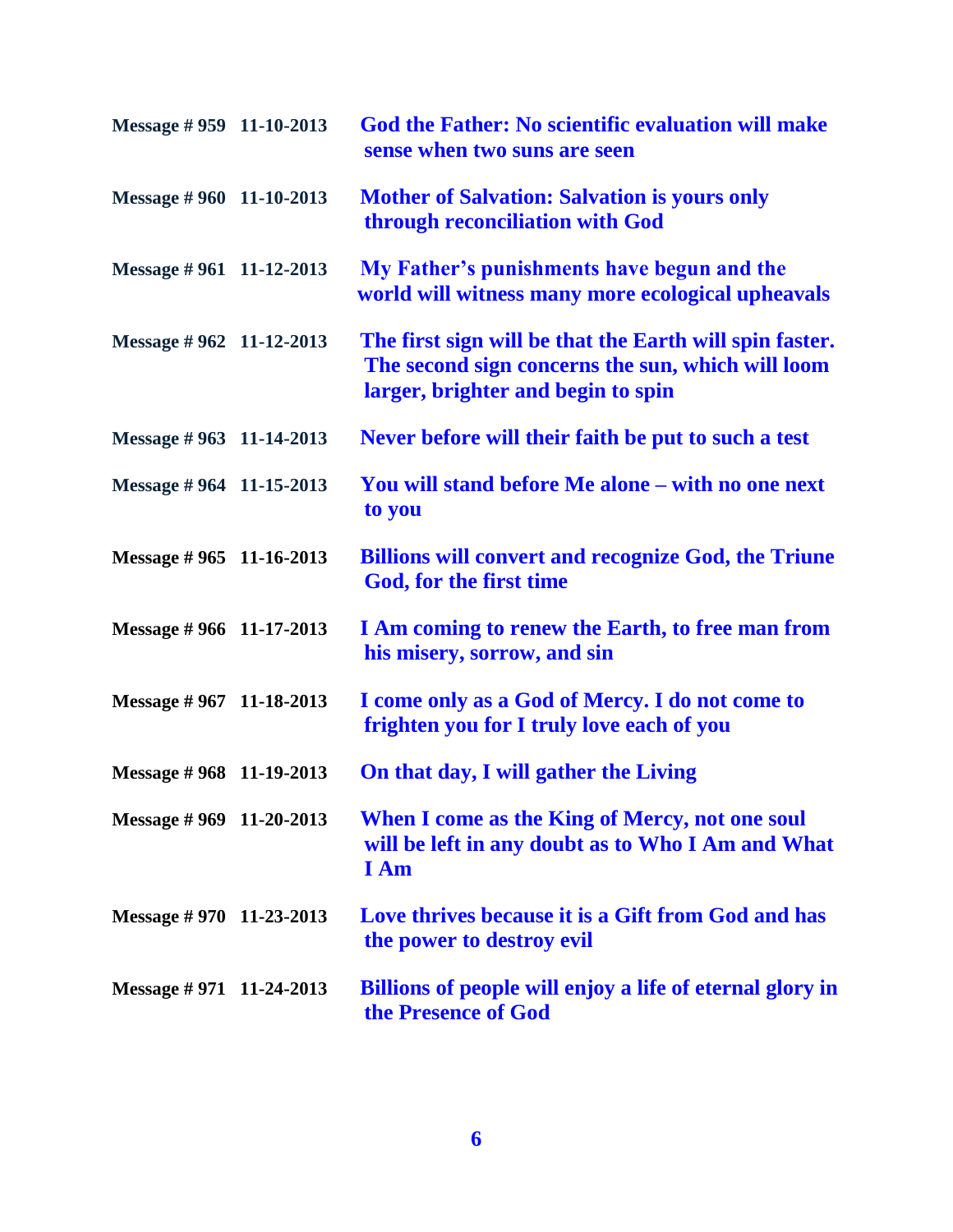| Message # 972 11-25-2013    | <b>Mother of Salvation: The enemies of God will</b><br>commit terrible sacrileges until they have<br>desecrated the Tabernacles |
|-----------------------------|---------------------------------------------------------------------------------------------------------------------------------|
| Message # 973 11-26-2013    | Heaven will soon declare the final part of God's<br><b>Great Plan to save humanity</b>                                          |
| Message # 974 11-29-2013    | Pain, persecution, suffering, ridicule and mockery<br>will always be the lot of those chosen souls of God                       |
| Message # 975 11-30-2013    | <b>Satan's strategy is to fool and deceive believers</b><br>first, before he destroys them                                      |
| Message # 976 12-01-2013    | Mother of Salvation: I ask that you now begin the<br><b>Novena of Salvation</b>                                                 |
| Message $\#$ 977 12-03-2013 | I will never walk in the flesh again                                                                                            |
| Message #978 12-04-2013     | Woe to all of you imposters, for you do not come<br>from Me                                                                     |
| Message # 979 12-05-2013    | <b>Mother of Salvation: My Son died to save your</b><br>souls, not to free you from the ills of this world                      |
| Message #980 12-07-2013     | I Am, above all, a God of Great Mercy                                                                                           |
| Message #981 12-09-2013     | <b>I Am preparing the world for My Second Coming</b><br>and many will hate Me for this                                          |
| Message #982 12-09-2013     | He, the Antichrist, will speak many languages, but<br>not one word of Latin will come from his lips                             |
| Message #983 12-10-2013     | You cannot impart the Truth when your ego seeks<br>popularity                                                                   |
| Message #984 12-11-2013     | <b>Mother of Salvation: They will be granted</b><br>honorary doctorates in the False Prophet's newly<br>renovated church        |
| Message #985 12-11-2013     | For when you suffer in this way, you bring Me<br>souls and those who bring Me souls belong to Me                                |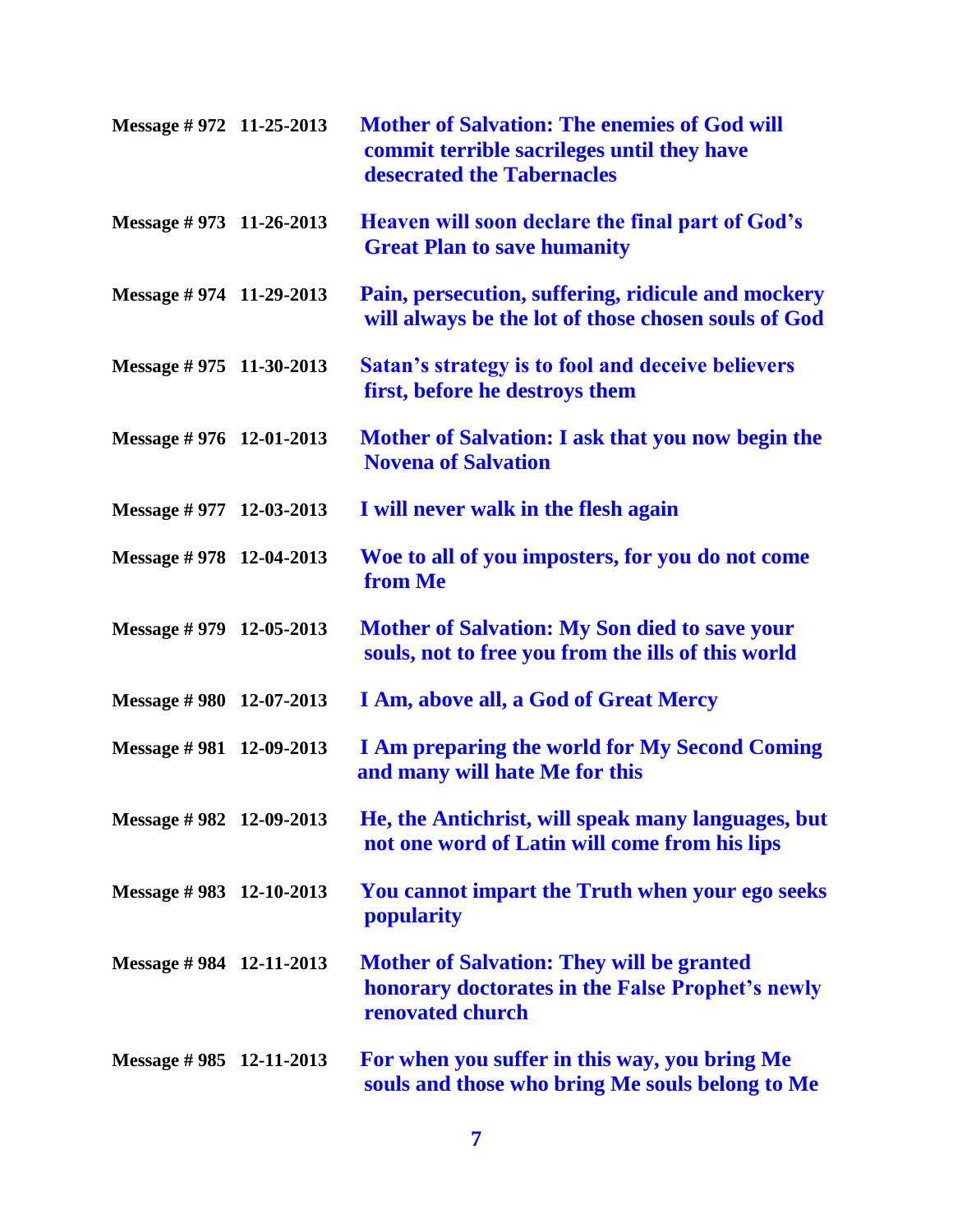| Message #986 12-12-2013     | All during My childhood I knew Who I was                                                                                                                                      |
|-----------------------------|-------------------------------------------------------------------------------------------------------------------------------------------------------------------------------|
| Message #987 12-14-2013     | You have been prepared now for three years. Rise<br>and take up your cross and follow Me                                                                                      |
| Message #988 12-15-2013     | Pride is a dangerous trait because it convinces man<br>that he is greater than God                                                                                            |
| Message $\#$ 989 12-16-2013 | <b>Through the Sacrament of Baptism, the power of</b><br>the Beast is weakened                                                                                                |
| Message #990 12-18-2013     | Only the Light of God can bring eternal happiness                                                                                                                             |
| Message #991 12-20-2013     | On the Day of Judgment, you will finally<br>understand the Power of God                                                                                                       |
| Message #992 12-21-2013     | You cannot divorce My Church from the Word -<br>the Flesh – because then It cannot Exist                                                                                      |
| Message #993 12-22-2013     | <b>Mother of Salvation: By the miracle of the</b><br><b>Illumination of Conscience, He, my Son, will bring</b><br>joy, love, and hope to the world                            |
| Message #994 12-22-2013     | Soon you will see Me in all of My heavenly Glory<br>and then you will finally understand the Mystery of<br><b>My Divinity</b>                                                 |
| Message $\#$ 995 12-23-2013 | <b>Mother of Salvation: This new and obscene</b><br>imitation of the Word of God will have many<br>believe that it is simply a modern updated version<br>of the New Testament |
| Message #996 12-25-2013     | <b>Next Christmas the celebration of My Birth will be</b><br>replaced by a great ceremony                                                                                     |
| Message #997 12-26-2013     | My plans to save the whole world are in place and<br>not one soul will I let go of easily                                                                                     |
| Message #998 12-28-2013     | All of God's children are part of His extraordinary<br>family                                                                                                                 |